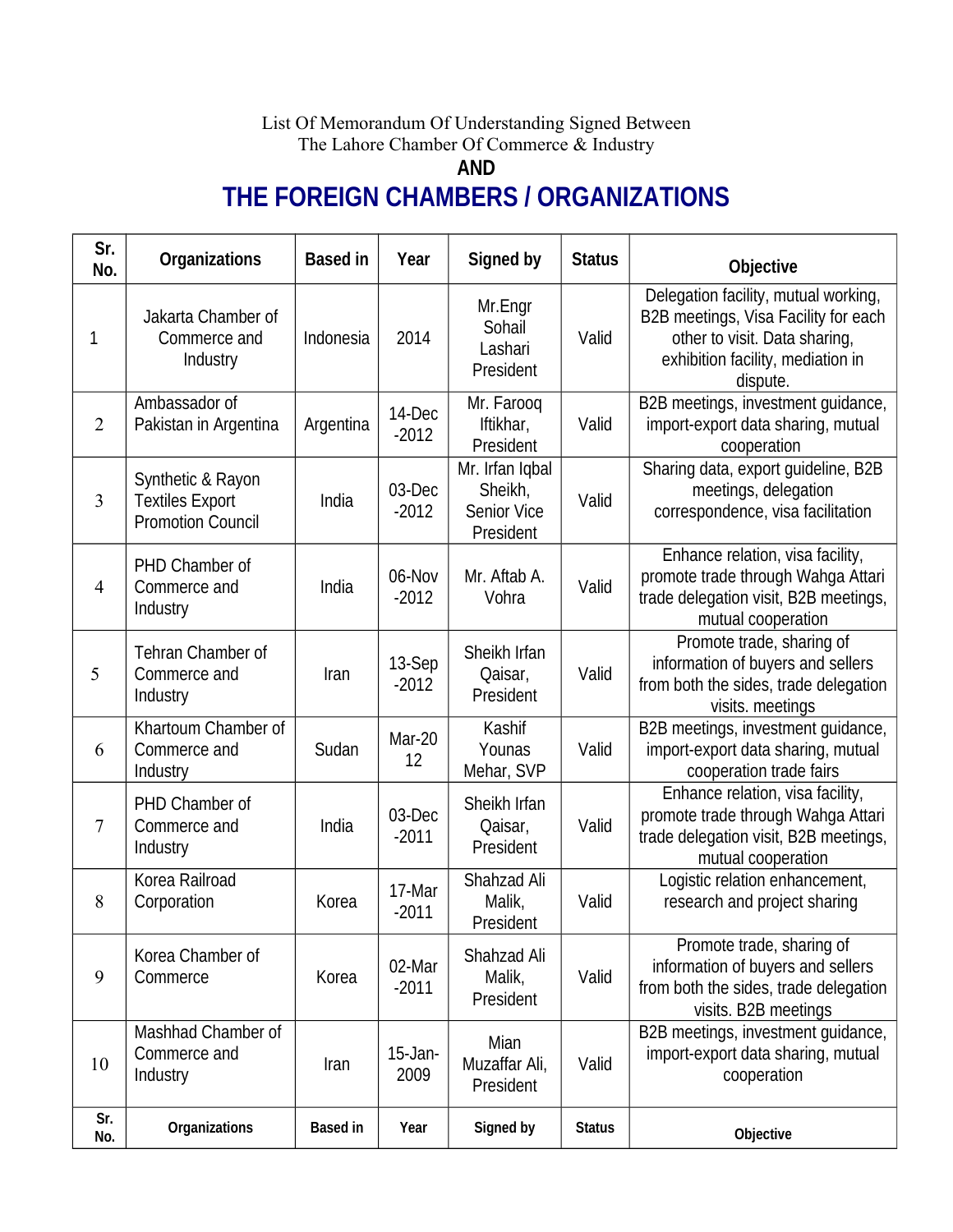|     | Razavi Economic                        |                 | 15-Jan-         | Mian                       |               | Import and export data sharing,                                          |
|-----|----------------------------------------|-----------------|-----------------|----------------------------|---------------|--------------------------------------------------------------------------|
| 11  | Organization                           | Iran            | 2009            | Muzaffar Ali,              | Valid         | mutual relation enhancement                                              |
|     |                                        |                 |                 | President                  |               | relevant sector identification B2B                                       |
|     |                                        |                 | 14-Feb          | Mr.                        |               | Investment facilitation, data sharing,                                   |
| 13  | The Bank of Punjab                     | Lahore,         | $-2008$         | Muhammad                   | Valid         | load guideline facility, production                                      |
|     |                                        |                 |                 | Ali Mian,                  |               | enhancement in national economy                                          |
|     | Cuba Chamber of                        |                 | 2 <sup>nd</sup> | Shahid                     |               | Promote trade, sharing of                                                |
| 14  | commerce                               | Cuba            | July,           | Hassan                     | Valid         | information of buyers and sellers                                        |
|     |                                        |                 | 2007            | <b>Sheikh</b>              |               | from both the sides, trade delegation                                    |
|     |                                        |                 |                 | President                  |               | visits. meetings                                                         |
|     | Thai Chamber of                        |                 |                 | Mr. Yaqoob                 |               | Promote trade, sharing of                                                |
| 15  | Commerce                               | Thailand        | 18-Apr-         | Tahir Izhar,               | Valid         | information of buyers and sellers                                        |
|     |                                        |                 | 2007            | <b>Senior Vice</b>         |               | from both the sides, trade delegation                                    |
|     |                                        |                 |                 | President                  |               | visits. meetings                                                         |
|     | <b>UK-Pakistan</b>                     |                 |                 |                            |               | Enhance relation, visa facility,                                         |
|     | Chamber of                             |                 | 2 <sup>nd</sup> | Shahid                     |               | promotion of trade delegation visit,                                     |
| 16  | commerce &                             | UK              | April,          | Hassan                     | Valid         | B2B meetings, mutual cooperation                                         |
|     | <b>Industries</b>                      |                 | 2007            | <b>Sheikh</b>              |               |                                                                          |
|     |                                        |                 |                 |                            |               |                                                                          |
|     |                                        |                 |                 | Mr. Abdul                  |               | B2B meetings, investment guidance,                                       |
|     | Jeddah Chamber of                      | Saudia          | 13-Dec          | Basit,                     |               | import-export data sharing, mutual                                       |
| 17  | Commerce and                           | Arabia          | $-2006$         | <b>Senior Vice</b>         | Valid         | cooperation trade fairs                                                  |
|     | Industry                               |                 |                 | President                  |               |                                                                          |
|     | Thai-Pakistan                          |                 |                 |                            |               |                                                                          |
|     | Chamber of                             |                 | <b>Nov-20</b>   | Mr. Yaqoob<br>Tahir Izhar, |               | B2B meetings, investment guidance,<br>import-export data sharing, mutual |
| 18  | Commerce                               | Thailand        | 06              | Acting                     | Valid         | cooperation trade fairs                                                  |
|     |                                        |                 |                 | President                  |               |                                                                          |
|     |                                        |                 |                 |                            |               | Delegation facility, mutual working,                                     |
|     | Chamber of                             | <b>Uzbekist</b> | 18th            | Ali Shafqat,               |               | B2B meetings, Visa Facility for each                                     |
| 19  | Commerce and<br>Industry of Uzbekistan | an              | July,<br>2006   | President                  | Valid         | other to visit                                                           |
|     |                                        |                 |                 |                            |               |                                                                          |
|     | <b>UK-Pakistan</b>                     |                 |                 |                            |               | Delegation facility, mutual working,                                     |
|     | Chamber of                             |                 | 3rd             | Mian Shafqat               |               | B2B meetings, Visa Facility for each                                     |
| 20  | commerce &                             | Lahore          | April,          | Ali                        | Valid         | other to visit                                                           |
|     | <b>Industries</b>                      |                 | 2006            | President                  |               |                                                                          |
|     | <b>Iranian National</b>                |                 |                 |                            |               |                                                                          |
|     | Committee of ECO                       |                 | 27-Feb          | Mian Shafqat               |               | B2B meetings, investment guidance,<br>import-export data sharing, mutual |
| 21  | <b>CCI Iran</b>                        | Iran            | $-2006$         | Ali,                       | Valid         |                                                                          |
|     |                                        |                 |                 | President                  |               | cooperation                                                              |
|     | <b>Islamic Chamber</b>                 |                 |                 |                            |               | Sharing information, identification of                                   |
| 22  | Research and                           | Iran            | 27-Feb          | Mian Shafqat               | Valid         | obstacles in trade, import and export                                    |
|     | <b>Information Center</b>              |                 | $-2006$         | Ali, President             |               | guideline through relevant sectors.                                      |
| Sr. |                                        |                 |                 |                            |               |                                                                          |
| No. | <b>Organizations</b>                   | <b>Based in</b> | Year            | <b>Signed by</b>           | <b>Status</b> | Objective                                                                |
|     | <b>Guru Nanak Dev</b>                  |                 | 03 Dec.         | Mian Shafqat               |               | Sharing of research project and                                          |
| 23  | <b>University</b>                      | India           | 2005            | Ali                        | Valid         | thesis, enhance peace and harmony                                        |
|     |                                        |                 |                 | president                  |               | b/w the countries, delegation visit                                      |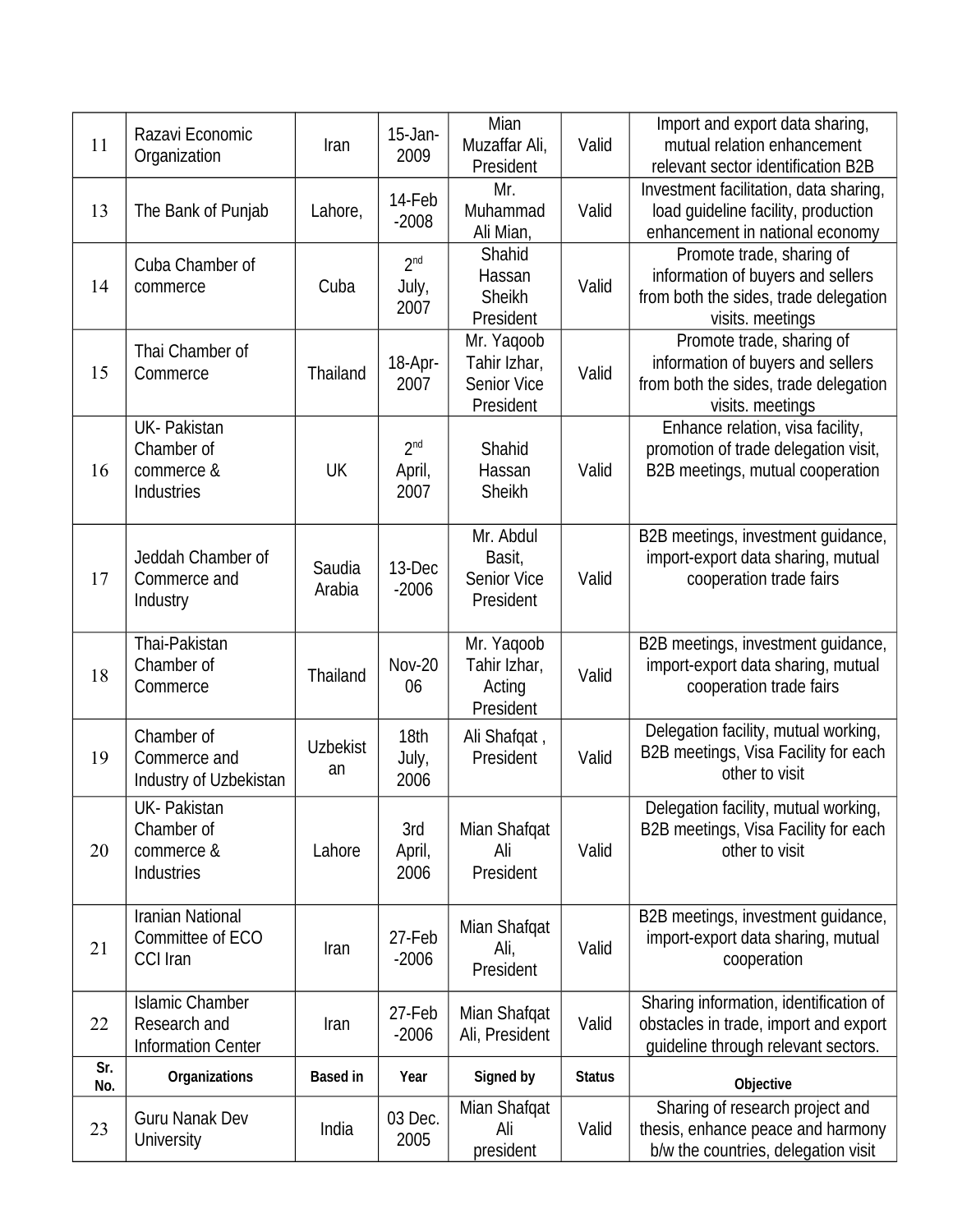| 24 | International Trade<br>Center                                  | Switzerla<br>nd | 6 June<br>2005                | Mr. Sohail<br>Lashari, SVP                                | Expire<br>d | Help to Improve soft image of the<br>country export of relevant potential<br>products, visa facility and B2B<br>meetings.               |
|----|----------------------------------------------------------------|-----------------|-------------------------------|-----------------------------------------------------------|-------------|-----------------------------------------------------------------------------------------------------------------------------------------|
| 25 | M/S. Arabian Sights<br>Ltd                                     | Lahore          | 7th<br>May,<br>2005           | Mian Misbah<br>ur Rehman<br>President                     | Valid       | B2B meetings, investment guidance,<br>import-export data sharing, mutual<br>cooperation                                                 |
| 26 | <b>Pakistan Business</b><br>Council                            | <b>UAE</b>      | 13-Apr-<br>2005               | Mian Zulfiqar<br>Ali Bhutta                               | Valid       | B2B meetings, investment guidance,<br>import-export data sharing, mutual<br>cooperation trade fairs                                     |
| 27 | Sharjah Chamber of<br>Commerce and<br>Industry                 | <b>UAE</b>      | 12-Apr-<br>2005               | Mian Zulfiqar<br>Ali Bhutta,<br>Chairman                  | Valid       | Delegation facility, mutual working,<br>B2B meetings, Visa Facility for each<br>other to visit                                          |
| 28 | Chamber of<br>Commerce & Industry<br>of MEURTHE ET<br>MOSELLE, | Farance         | 08-Mar<br>$-2005$             | Mian Misbah<br>ur Rehman,<br>President                    | Valid       | Help to Improve soft image of the<br>country export of relevant potential<br>products, visa facility and B2B<br>meetings. Visa facility |
| 29 | Dubai Chamber of<br>Commerce and<br>Industry                   | <b>UAE</b>      | <b>Mar-20</b><br>05           | Mian Zulfiqar<br>Ali Bhutta                               | Valid       | Sharing information, identification of<br>obstacles in trade, import and export<br>guideline through relevant sectors                   |
| 30 | The Britannia-Wise<br>Group                                    | <b>UK</b>       | 31th<br>March<br>2005         | Mian Misbah<br>ur rehman                                  | Expire<br>d | B2B meetings, investment guidance,<br>import-export data sharing, mutual<br>cooperation trade fairs                                     |
| 31 | Confederation of<br>Indian Industry                            | India           | 01-Feb<br>$-2005$             | Mr. Sohail<br>lashari,<br>Senior Vice<br>president        | Valid       | Enhance relation, visa facility,<br>promote trade through Wahga Attari<br>trade delegation visit, B2B meetings,<br>mutual cooperation   |
| 32 | The Confederation of<br>Nepalese Industries                    | Nepal           | 7th<br>Feb,<br>2005           | Misbah ur<br>rehman,<br>President                         | Valid       | Enhance relation, visa facility,<br>promotion of trade delegation visit,<br>B2B meetings, mutual cooperation                            |
| 33 | M/S. Arabian Sights<br>Ltd                                     | Lahore          | 17th<br>Februa<br>ry,<br>2005 | Sheikh<br>Muhammad<br>Arshed,<br>Vice<br>President        | Valid       | Seminars, events and fairs<br>collaboration, B2B meetings and<br>sharing of Import and export sectors.                                  |
| 34 | Mayor of London<br>Borough of Brent, UK                        | Lahore          | 23rd<br>Feb,<br>2005          | Mian Misbah<br>ur Rehman<br>President                     | Valid       | Help to improve data system, data<br>and information sharing, delegation<br>facilitation.                                               |
| 35 | Glasgow city Council,<br>UK                                    | Lahore          | 8th<br>Feb.<br>2005           | Mian Misbah<br>ur Rehman                                  | Valid       | Enhance relation, visa facility,<br>promotion of trade delegation visit,<br>B2B meetings, mutual cooperation                            |
| 36 | PHD Chamber of<br>Commerce and<br>Industry                     | India           | 07-Jan-<br>2005               | Mr. Sohail<br>lashari,<br><b>Senior Vice</b><br>president | Valid       | Enhance relation, visa facility,<br>promote trade through Wahga Attari<br>trade delegation visit, B2B meetings,<br>mutual cooperation   |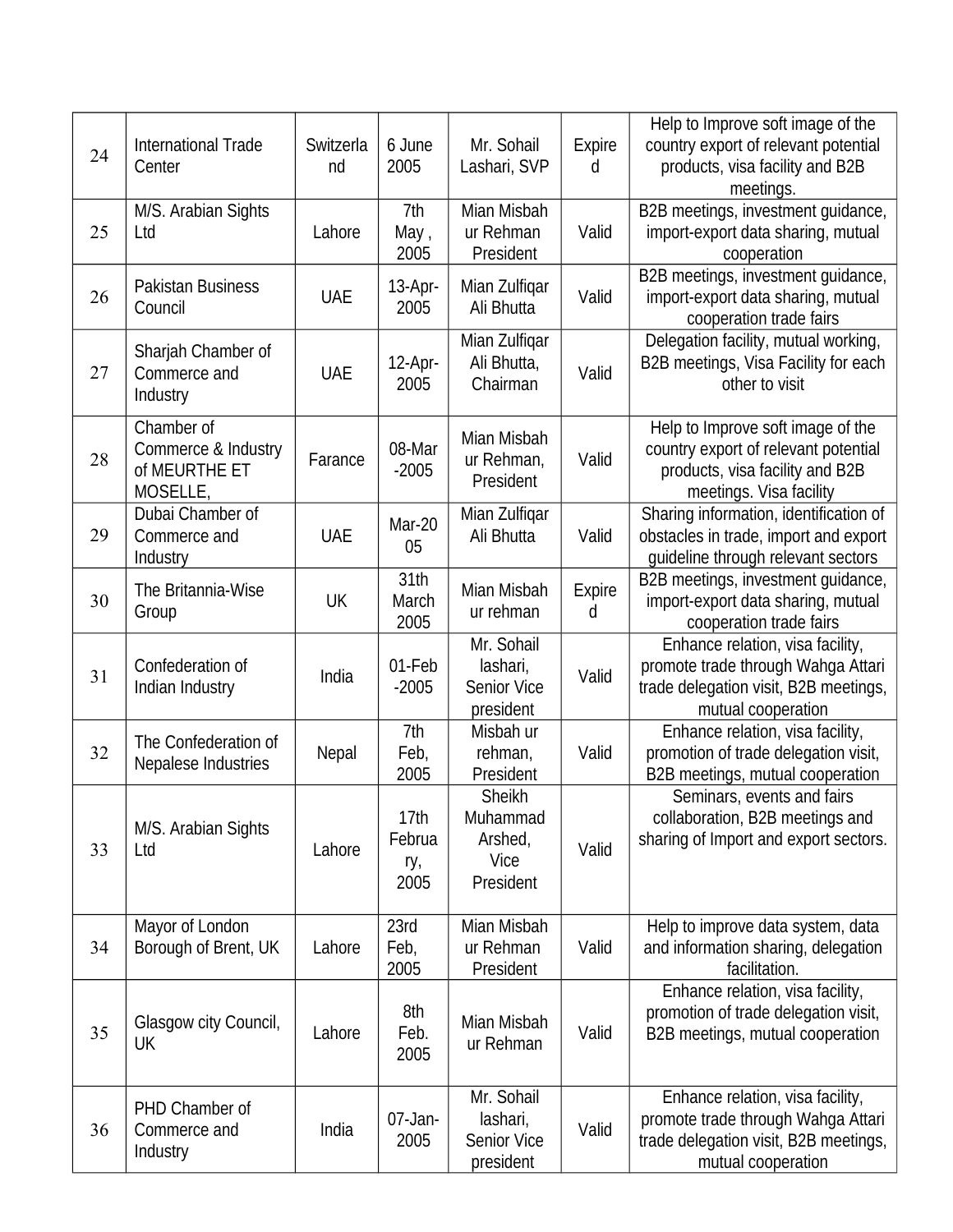| 37 | Mashhad Chamber of<br>Commerce and<br>Industry                                                                  | Iran                  | 27-Dec<br>$-2004$                | Mian Misbah<br>ur Rehman,<br>President              | Valid              | B2B meetings, investment guidance,<br>import-export data sharing, mutual<br>cooperation                                               |
|----|-----------------------------------------------------------------------------------------------------------------|-----------------------|----------------------------------|-----------------------------------------------------|--------------------|---------------------------------------------------------------------------------------------------------------------------------------|
| 38 | <b>Asian Business</b><br><b>Development Network</b><br>and Asian Trades Link                                    | <b>UK</b>             | 9th<br>Oct.<br>2004              | Mian Misbah<br>ur Rehman                            | Valid              | Seminars, events and fairs<br>collaboration, B2B meetings and<br>sharing of Import and export sectors                                 |
| 39 | Confederation of<br>Indian Industry                                                                             | India                 | 01-Mar<br>$-2004$                | Mian Anjum<br>Nisar,<br>President                   | Valid              | Enhance relation, visa facility,<br>promote trade through Wahga Attari<br>trade delegation visit, B2B meetings,<br>mutual cooperation |
| 40 | <b>Guru Nanak Dev</b><br>University and Saxion<br>Hogescholen                                                   | India                 | July-20<br>03                    | Vice<br>Chancellor                                  | Valid              | Sharing of research project and<br>thesis, enhance peace and harmony<br>b/w the countries, delegation visit                           |
| 41 | Unversity of Venda for<br>Science & Technology<br>Thohoyandou and<br><b>Guru Nanak Dev</b><br><b>University</b> | South<br>Africa       | 22 <sup>nd</sup><br>Nov.<br>2002 | Vice<br>Chancellor                                  | Valid              | Sharing of research project and<br>thesis, enhance peace and harmony<br>b/w the countries, delegation visit                           |
| 42 | Confederation of<br>Indian Industry                                                                             | India                 | 03-Sep<br>$-2001$                | Mr. Farooq<br>Iftikhar,<br>Senior Vice<br>President | Valid              | Enhance relation, visa facility,<br>promote trade through Wahga Attari<br>trade delegation visit, B2B meetings,<br>mutual cooperation |
| 43 | Ukrainian Chamber of<br>Commerce and<br>Industry                                                                | Ukrain                | 1st<br>July,<br>1999             | Pervaiz<br>Haneef,<br>President                     | Valid              | Visa facility, export guideline,<br>sharing of information about fairs<br>and delegations, trade<br>enhancements cooperation.         |
| 44 | Dubai Chamber of<br>Commerce and<br>Industry                                                                    | <b>UAE</b>            | 10-Apr-<br>1999                  | Parvaiz Hanif,<br>President                         | Valid              | Seminars, events and fairs<br>collaboration, B2B meetings and<br>sharing of Import and export sectors                                 |
| 45 | Chamber of<br>Commerce and<br>Industry of Tunis                                                                 | Tunis                 | 17th<br>March,<br>1998           | President                                           | <b>Expire</b><br>d | Enhance relation, visa facility,<br>promotion of trade delegation visit,<br>B2B meetings, mutual cooperation                          |
| 46 | Iran Chamber of<br>Commerce &<br><b>Industries and Mines</b>                                                    | Iran                  | 04-Aug<br>$-1996$                | Muhammad<br>Naeem,<br>President                     | Valid              | Promote trade, sharing of<br>information of buyers and sellers<br>from both the sides, trade delegation<br>visits. meetings           |
| 47 | The Budapest<br>Chamber of<br>commerce &<br>Industries                                                          | Hungary               | 29th<br>Oct.<br>1995             | <b>Tariq Sayeed</b><br>Saigol<br>President          | <b>Expire</b><br>d | Visa facility, export guideline,<br>sharing of information about fairs<br>and delegations, trade<br>enhancements cooperation          |
| 48 | Chittagong Chamber<br>of Commerce &<br>Industry,                                                                | <b>Banglade</b><br>sh | 27-Oct-<br>1991                  | Salahuddin<br>Ahmad<br>Sahaf, Senior<br><b>VP</b>   | Valid              | Enhance relation, visa facility,<br>promotion of trade delegation visit,<br>B2B meetings, mutual cooperation                          |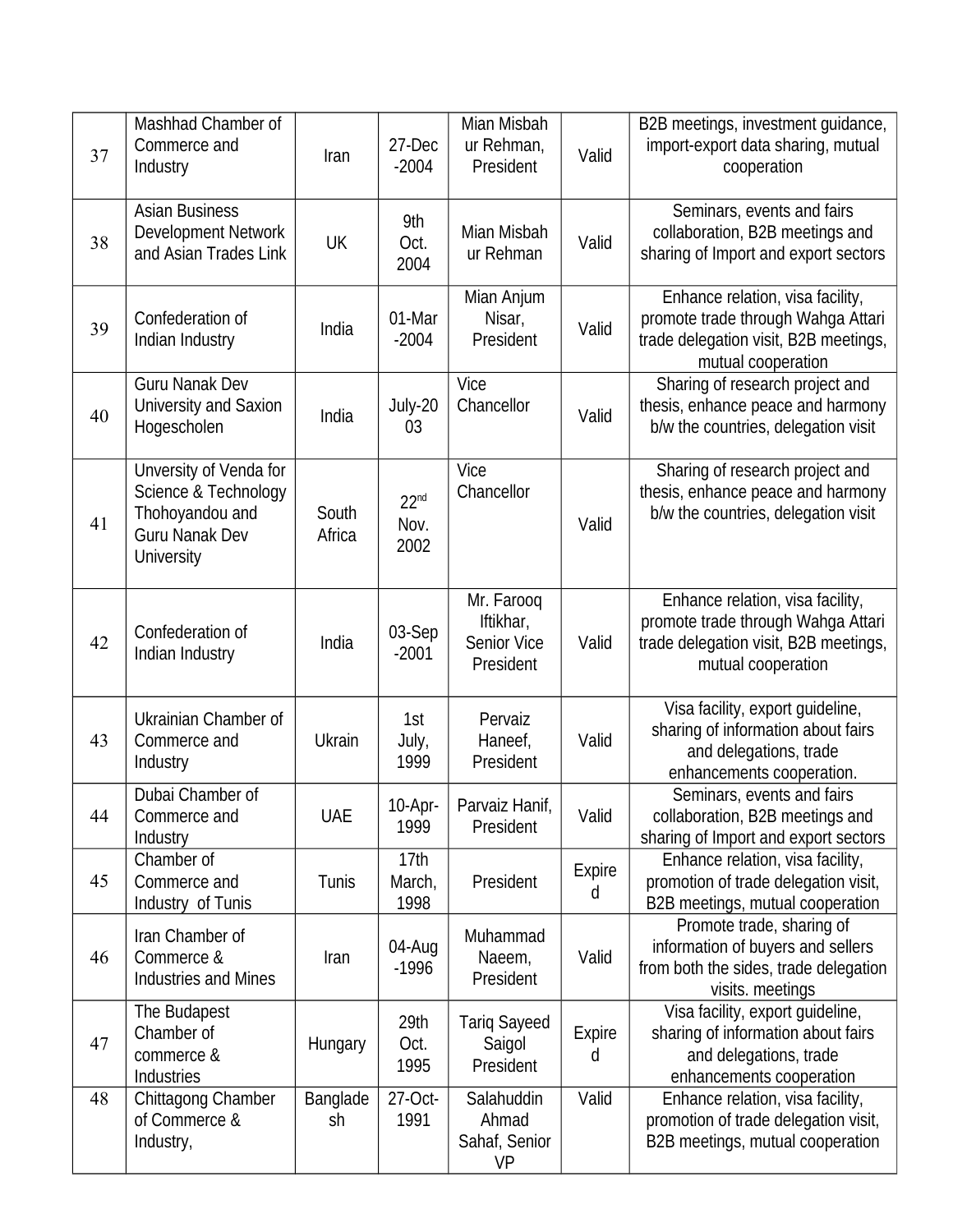| 49 | Chamber of<br>Commerce, Industry<br>and Agriculture of<br>Beirut & Mount<br>Lebanon | Lebanon               | 14th<br>April,<br>1990 | President                         | Valid              | B2B meetings, investment guidance,<br>import-export data sharing, mutual<br>cooperation trade fairs                          |
|----|-------------------------------------------------------------------------------------|-----------------------|------------------------|-----------------------------------|--------------------|------------------------------------------------------------------------------------------------------------------------------|
| 50 | <b>Istanbul Chamber of</b><br>Commerce                                              | Turkey                | $25$ -Jan-<br>1988     | Mr. Mumtaz<br>Hameed,<br>Chairman | Valid              | Promote trade, sharing of<br>information of buyers and sellers<br>from both the sides, trade delegation<br>visits. meetings  |
| 51 | Amman Chamber of<br>Commerce                                                        | Jordan                |                        | President                         | Valid              | Visa facility, export guideline,<br>sharing of information about fairs<br>and delegations, trade<br>enhancements cooperation |
| 52 | Zimbabwe National<br>Chamber of<br>Commerce                                         | Zimbabw<br>e          |                        | President                         | Valid              | B2B meetings, investment guidance,<br>import-export data sharing, mutual<br>cooperation                                      |
| 53 | Shiraz Chamber of<br>Commerce                                                       | Iran                  | 2012                   | President                         | Valid              | Promote trade, sharing of<br>information of buyers and sellers<br>from both the sides, trade delegation<br>visits. meetings  |
| 54 | Singapore Malay<br>Chamber of<br>Commerce & Industry                                | Singapor<br>e         |                        | President                         | Valid              | Enhance investment, delegation<br>facility, visa facility, logistic support<br>for fair and import and export.               |
| 55 | Cebu Chamber of<br>Commerce & Industry                                              | Philippine            |                        | President                         | Valid              | Enhance investment, delegation<br>facility, visa facility, logistic support<br>for fair and import and export                |
| 56 | Metro Politan<br>Chamber of<br>Commerce and<br>Industry, Dhaka                      | <b>Banglade</b><br>sh |                        | President                         | Valid              | Enhance relation, visa facility,<br>promotion of trade delegation visit,<br>B2B meetings, mutual cooperation                 |
| 57 | Damascus Chamber<br>of Commerce                                                     | Syria                 |                        | President                         | Valid              | Promote trade, sharing of<br>information of buyers and sellers<br>from both the sides, trade delegation<br>visits. meetings  |
| 58 | Qatar Chamber of<br>Commerce and<br>Industry                                        | Qatar                 |                        | President                         | <b>Expire</b><br>d | Promote trade, sharing of<br>information of buyers and sellers<br>from both the sides,                                       |
| 59 | Nepal Chamber of<br>Commerce                                                        | Nepal                 |                        | President                         | Valid              | Seminars, events and fairs<br>collaboration, B2B meetings and<br>sharing of Import and export sectors                        |
| 60 | <b>Guru Nanak Dev</b><br>University and Gomel<br><b>State Medical</b><br>University | India                 |                        | Vice<br>Chancellor                | Valid              | Sharing of research project and<br>thesis, enhance peace and harmony<br>b/w the countries, delegation visit                  |